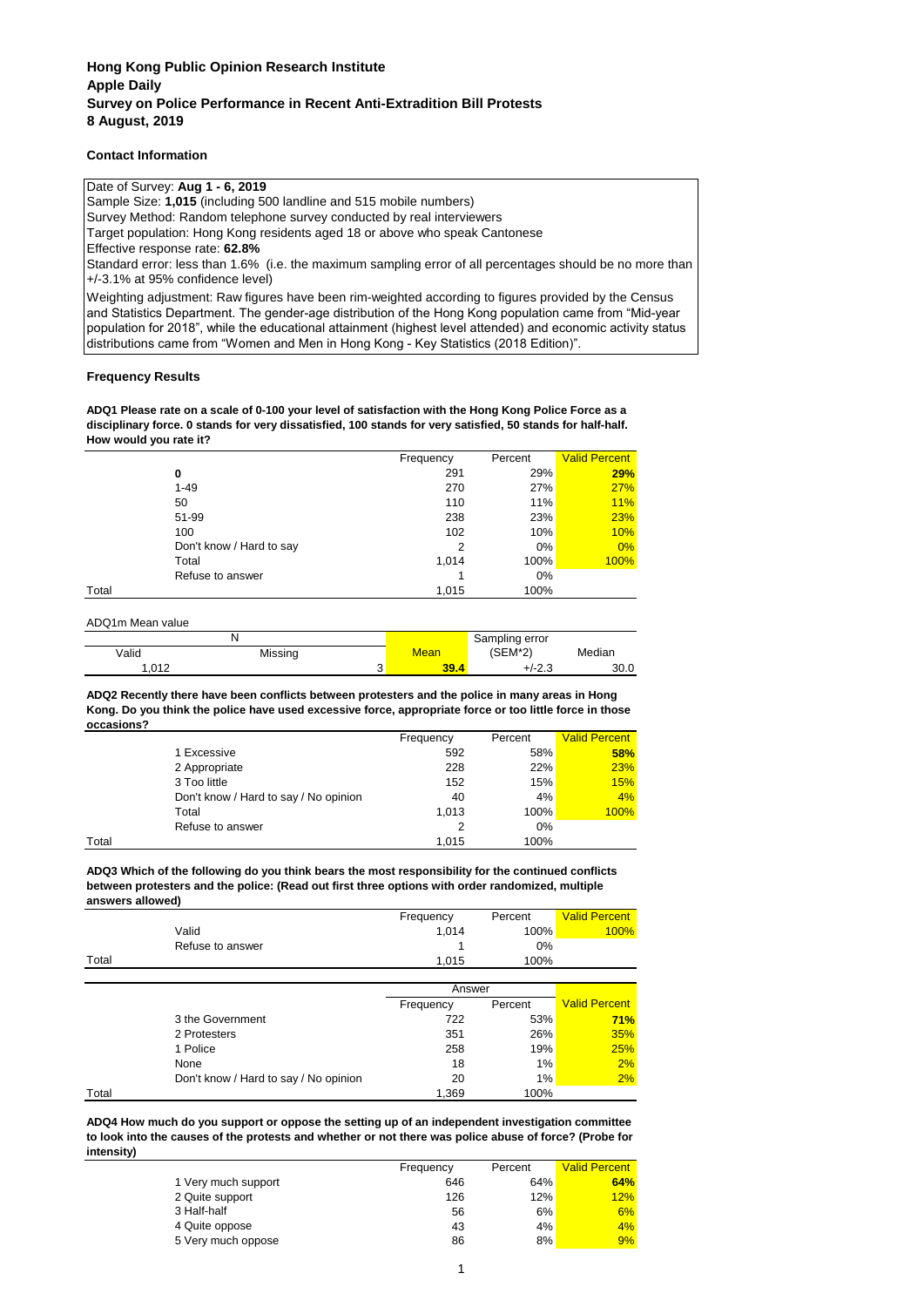|       | Don't know / Hard to say / No opinions | 51    | 5%   | 5%   |
|-------|----------------------------------------|-------|------|------|
|       | ™otal                                  | 1.008 | 99%  | 100% |
|       | Refuse to answer                       |       | 1%   |      |
| Total |                                        | 1.015 | 100% |      |

ADQ4gp How much do you support or oppose the setting up of an independent investigation committee to look into the causes of the protests and whether or not there was police abuse of force? (Probe for intensity) [Aggregate data]

| .     |                                       |           |         |                      |
|-------|---------------------------------------|-----------|---------|----------------------|
|       |                                       | Frequency | Percent | <b>Valid Percent</b> |
|       | 1 Support                             | 771       | 76%     | <b>77%</b>           |
|       | 3 Half-half                           | 56        | 6%      | 6%                   |
|       | 4 Oppose                              | 129       | 13%     | 13%                  |
|       | Don't know / Hard to say / No opinion | 51        | 5%      | 5%                   |
|       | Total                                 | 1,008     | 99%     | 100%                 |
|       | Refuse to answer                      |           | 1%      |                      |
| Total |                                       | 1.015     | 100%    |                      |

| ADQ4m Mean Value |           |    |             |               |        |
|------------------|-----------|----|-------------|---------------|--------|
|                  | Frequency |    |             | Samling error |        |
| Valid            | Missing   |    | <b>Mean</b> | $(SEM*2)$     | Median |
| 957              |           | 58 | 4.3         | $+/-0.1$      | 5.0    |

\* Mean value is to convert all the response into 1,2,3,4,5 according to the intensity, then calculate the mean of samples. The higher mean value is, the more supportive it is.

# **Demographic Profile of Respondents**

| Gender   |            |         |                                  |                        |      |                       |
|----------|------------|---------|----------------------------------|------------------------|------|-----------------------|
|          | Raw Smaple |         |                                  | <b>Weighted Sample</b> |      |                       |
|          |            |         |                                  |                        |      |                       |
|          | Frenquency | Percent | <b>Valid Percent   Frequency</b> |                        |      | Percent Valid Percent |
| 1 Male   | 527        | 52%     | 52%                              | 479                    | 47%  | 47%                   |
| 2 Female | 488        | 48%     | <b>48%</b>                       | 536                    | 53%  | 53%                   |
| Total    | 1.015      | 100%    | 100%                             | 1.015                  | 100% | 100%                  |

# **Age Group**

|       |                  |            | Raw Smaple |         |                                | <b>Weighted Sample</b> |         |                      |
|-------|------------------|------------|------------|---------|--------------------------------|------------------------|---------|----------------------|
|       |                  |            |            |         |                                |                        |         |                      |
|       |                  | Frenquency |            | Percent | <b>Valid Percent</b> Frequency |                        | Percent | <b>Valid Percent</b> |
|       | $118 - 29$       |            | 219        | 22%     | 22%                            | 166                    | 16%     | 17%                  |
|       | $230 - 49$       |            | 348        | 34%     | 35%                            | 338                    | 33%     | 34%                  |
|       | $350 - 64$       |            | 272        | 27%     | 27%                            | 295                    | 29%     | 29%                  |
|       | 4 65 or above    |            | 163        | $16\%$  | 16%                            | 203                    | 20%     | 20%                  |
|       | Total            |            | 1.002      | 99%     | 100%                           | 1.002                  | 99%     | 100%                 |
|       | Refuse to answer |            | 13         | 1%      |                                | 13                     | 1%      |                      |
| Total |                  |            | 1.015      | 100%    |                                | 1.015                  | 100%    |                      |

## **Educational attainment**

|       |                           |            | Raw Smaple |                                |       | <b>Weighted Sample</b> |                      |  |
|-------|---------------------------|------------|------------|--------------------------------|-------|------------------------|----------------------|--|
|       |                           | Frenquency | Percent    | <b>Valid Percent</b> Frequency |       | Percent                | <b>Valid Percent</b> |  |
|       | Primary or below          | 86         | 8%         | 9%                             | 194   | 19%                    | 19%                  |  |
|       | 2 Secondary               | 413        | 41%        | 41%                            | 480   | 47%                    | 47%                  |  |
|       | 3 Post-secondary or above | 512        | 50%        | 51%                            | 337   | 33%                    | 33%                  |  |
|       | Total                     | 1.011      | 100%       | 100%                           | 1.011 | 100%                   | 100%                 |  |
|       | Refuse to answer          |            | $0\%$      |                                | 4     | 0%                     |                      |  |
| Total |                           | 1.015      | 100%       |                                | 1.015 | 100%                   |                      |  |

| Occupation |                               |                                      |         |                                |       |         |                      |  |  |  |  |  |  |  |
|------------|-------------------------------|--------------------------------------|---------|--------------------------------|-------|---------|----------------------|--|--|--|--|--|--|--|
|            |                               | Raw Smaple<br><b>Weighted Sample</b> |         |                                |       |         |                      |  |  |  |  |  |  |  |
|            |                               |                                      |         |                                |       |         |                      |  |  |  |  |  |  |  |
|            |                               | Frenquency                           | Percent | <b>Valid Percent</b> Frequency |       | Percent | <b>Valid Percent</b> |  |  |  |  |  |  |  |
|            | 1 Executive and professional  | 271                                  | 27%     | 27%                            | 202   | 20%     | 20%                  |  |  |  |  |  |  |  |
|            | 2 Clerical and service worker | 272                                  | 27%     | <b>27%</b>                     | 292   | 29%     | 29%                  |  |  |  |  |  |  |  |
|            | 3 Production worker           | 105                                  | 10%     | 10%                            | 130   | 13%     | 13%                  |  |  |  |  |  |  |  |
|            | 4 Student                     | 63                                   | 6%      | 6%                             | 49    | 5%      | 5%                   |  |  |  |  |  |  |  |
|            | 5 Homemaker                   | 101                                  | 10%     | 10%                            | 108   | 11%     | <b>11%</b>           |  |  |  |  |  |  |  |
|            | 6 Others                      | 189                                  | 19%     | <b>19%</b>                     | 219   | 22%     | 22%                  |  |  |  |  |  |  |  |
|            | Total                         | 1.001                                | 99%     | 100%                           | 1.001 | 99%     | 100%                 |  |  |  |  |  |  |  |
|            | Refuse to answer              | 14                                   | 1%      |                                | 14    | 1%      |                      |  |  |  |  |  |  |  |
| Total      |                               | 1.015                                | 100%    |                                | 1.015 | 100%    |                      |  |  |  |  |  |  |  |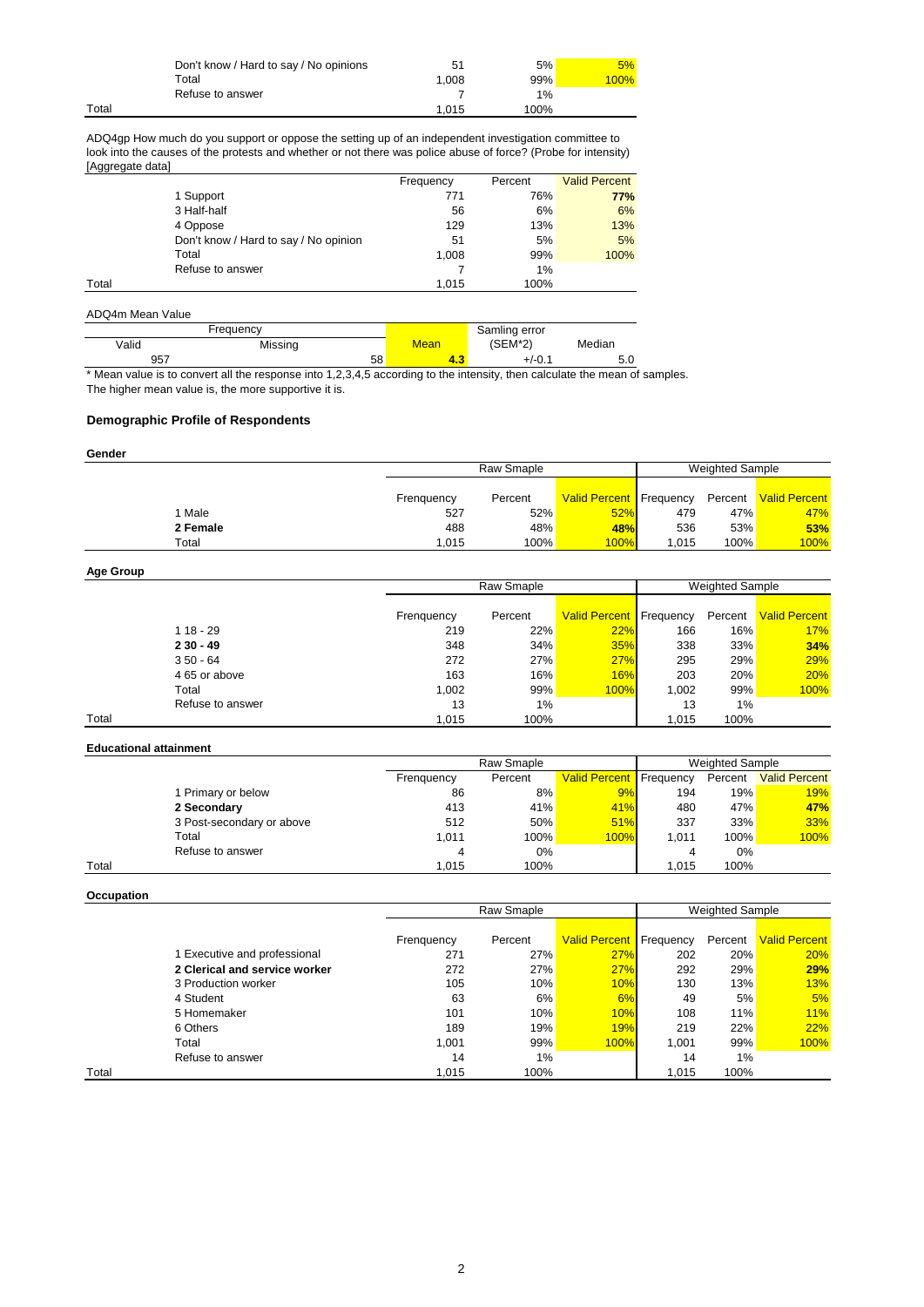# **Hong Kong Public Opinion Research Institute Apple Daily Survey on Police Performance in Recent Anti-Extradition Bill Protests 8 August, 2019**

In-depth analysis

## **Note:**

## Figures shaded in yellow represent that there are significant differences at p=0.01 level Figures shaded in pink represent that there are significant differences at p=0.05 level

|                                                                                                          |                                          |               | Age Group                      |             |             |               | <b>Educational Attainment</b>     |             |                                            | Gender      |             | Occupation                     |                                      |                          |            |               |             |  |
|----------------------------------------------------------------------------------------------------------|------------------------------------------|---------------|--------------------------------|-------------|-------------|---------------|-----------------------------------|-------------|--------------------------------------------|-------------|-------------|--------------------------------|--------------------------------------|--------------------------|------------|---------------|-------------|--|
|                                                                                                          |                                          | Overall       | sample 18 - 29 30 - 49 50 - 64 |             |             | 65or<br>above | Primary<br><sub>or</sub><br>below | ry          | Post-<br>Seconda seconda<br>ry or<br>above | Male        | Female      | Executiv<br>e and<br>professio | Elerical<br>and<br>service<br>worker | Product<br>ion<br>worker | Student    | Homem<br>aker | Retired     |  |
| Q1 Please rate on a scale of 0-100 your level of                                                         | Raw valid N<br>Mean                      | 1,012<br>39.4 | 218<br>16.6                    | 348<br>34.3 | 273<br>43.6 | 160<br>59.8   | 85<br>58.8                        | 413<br>39.4 | 510<br>28.1                                | 526<br>39.3 | 486<br>39.6 | 271<br>32.1                    | 272<br>33.4                          | 105<br>43.9              | 62<br>16.0 | 101<br>40.4   | 162<br>56.9 |  |
| satisfaction with the Hong Kong Police Force as a<br>disciplinary force. 0 stands for very dissatisfied, | Std. error                               | 1.2           | 1.9                            | 1.9         | 2.1         | 2.7           | 2.7                               | 1.6         | 1.8                                        | 1.7         | 1.6         | 2.5                            | 2.0                                  | 3.3                      | 3.5        | 3.4           | 2.7         |  |
| 100 stands for very satisfied, 50 stands for half-<br>half. How would you rate it?                       | Median                                   | 30.0          | 5.0                            | 20.0        | 50.0        | 70.0          | 80.0                              | 40.0        | 10.0                                       | 30.0        | 35.0        | 20.0                           | 24.0                                 | 50.0                     | 8.9        | 50.0          | 55.0        |  |
|                                                                                                          | 1 Excessive                              | 58%           | 87%                            | 64%         | 53%         | 34%           | 30%                               | 58%         | 75%                                        | 57%         | 60%         | 70%                            | 66%                                  | 50%                      | 87%        | 52%           | 39%         |  |
| Q2 Recently there have been conflicts between                                                            | 2 Appropriate                            | 23%           | 6%                             | 19%         | 26%         | 36%           | 40%                               | 23%         | 12%                                        | 20%         | 24%         | 11%                            | 20%                                  | 25%                      | 4%         | 32%           | 34%         |  |
| protesters and the police in many areas in Hong                                                          | 3 Too little                             | 15%           | 5%                             | 15%         | 17%         | 22%           | 21%                               | 15%         | 11%                                        | 19%         | 11%         | 18%                            | 12%                                  | 21%                      | 5%         | 12%           | 18%         |  |
| Kong. Do you think the police have used excessive                                                        | Don't know / Hard to say /               |               |                                |             |             |               |                                   |             |                                            |             |             |                                |                                      |                          |            |               |             |  |
| force, appropriate force or too little force in those                                                    | No opinion                               | 4%            | 3%                             | 3%          | 3%          | 8%            | 9%                                | 4%          | 2%                                         | 3%          | 5%          | 1%                             | 3%                                   | 5%                       | 4%         | 3%            | 9%          |  |
| occasions?                                                                                               | Raw valid N                              | 1,014         | 219                            | 348         | 272         | 162           | 85                                | 413         | 512                                        | 527         | 487         | 271                            | 272                                  | 105                      | 63         | 100           | 164         |  |
|                                                                                                          | 3 the Government                         | 71%           | 92%                            | 81%         | 65%         | 49%           | 44%                               | 73%         | 85%                                        | 69%         | 73%         | 81%                            | 80%                                  | 63%                      | 91%        | 71%           | 50%         |  |
| Q3 Which of the following do you think bears the                                                         | 2 Protestors                             | 35%           | 14%                            | 34%         | 35%         | 51%           | 53%                               | 34%         | 24%                                        | 34%         | 35%         | 29%                            | 30%                                  | 37%                      | 13%        | 39%           | 47%         |  |
| most responsibility for the continued conflicts                                                          | 1 Police                                 | 25%           | 40%                            | 29%         | 22%         | 13%           | 11%                               | 24%         | 35%                                        | 23%         | 27%         | 31%                            | 29%                                  | 17%                      | 44%        | 27%           | 15%         |  |
| between protesters and the police: (Read out first                                                       | None                                     | 2%            | 0%                             | 1%          | 3%          | 2%            | 3%                                | 2%          | 1%                                         | 2%          | 1%          | 1%                             | 1%                                   | 5%                       | 0%         | 0%            | 3%          |  |
| three options with order randomized, multiple<br>answers allowed)                                        | Don't know / Hard to say /<br>No opinion | 2%            | 0%                             | 0%          | 4%          | 3%            | 5%                                | 2%          | 0%                                         | 2%          | 2%          | 0%                             | $1\%$                                | 4%                       | 0%         | 5%            | 3%          |  |
|                                                                                                          | Raw valid N                              | 1,014         | 219                            | 348         | 272         | 162           | 86                                | 413         | 511                                        | 527         | 487         | 271                            | 272                                  | 105                      | 63         | 101           | 163         |  |
|                                                                                                          | 1 Very much support                      | 64%           | 85%                            | 69%         | 57%         | 51%           | 43%                               | 64%         | 77%                                        | 62%         | 66%         | 72%                            | 70%                                  | 59%                      | 83%        | 55%           | 52%         |  |
|                                                                                                          | 2 Quite support                          | 12%           | 11%                            | 12%         | 15%         | 11%           | 12%                               | 15%         | 9%                                         | 10%         | 14%         | 11%                            | 11%                                  | 13%                      | 14%        | 23%           | 10%         |  |
| Q4 How much do you support or oppose the setting 3 Half-half                                             |                                          | 6%            | 1%                             | 4%          | 7%          | 9%            | 13%                               | 4%          | 3%                                         | 5%          | 6%          | 5%                             | 5%                                   | 7%                       |            | 5%            | 8%          |  |
| up of an independent investigation committee to                                                          | 4 Quite oppose                           | 4%            | 0%                             | 5%          | 7%          | 3%            | 6%                                | 5%          | 3%                                         | 6%          | 3%          | 2%                             | 4%                                   | 6%                       |            | 5%            | 6%          |  |
| look into the causes of the protests and whether or                                                      | 5 Very much oppose                       | 9%            | 3%                             | 6%          | 10%         | 15%           | 13%                               | 8%          | 6%                                         | 12%         | 6%          | 7%                             | 7%                                   | 8%                       | 3%         | 4%            | 14%         |  |
| not there was police abuse of force? (Probe for<br>intensity)                                            | Don't know / Hard to say /<br>No opinion | 5%            |                                | 4%          | 5%          | 11%           | 14%                               | 3%          | 3%                                         | 5%          | 5%          | 3%                             | 3%                                   | 6%                       |            | 8%            | 10%         |  |
|                                                                                                          | Raw valid N                              | 1,008         | 219                            | 345         | 271         | 160           | 86                                | 408         | 510                                        | 522         | 486         | 269                            | 270                                  | 103                      | 63         | 101           | 163         |  |
|                                                                                                          |                                          |               |                                |             |             |               |                                   |             |                                            |             |             |                                |                                      |                          |            |               |             |  |
|                                                                                                          | 1 Support<br>3 Half-half                 | 77%<br>6%     | 96%<br>$1\%$                   | 81%<br>4%   | 71%<br>7%   | 62%<br>9%     | 55%<br>13%                        | 79%<br>4%   | 86%<br>3%                                  | 73%<br>5%   | 80%<br>6%   | 83%<br>5%                      | 82%<br>5%                            | 73%<br>7%                | 97%        | 78%<br>5%     | 62%<br>8%   |  |
| Q4gp How much do you support or oppose the<br>setting up of an independent investigation                 | 4 Oppose                                 | 13%           | 3%                             | 11%         | 17%         | 18%           | 19%                               | 13%         | 8%                                         | 17%         | 9%          | 9%                             | 11%                                  | 14%                      | 3%         | 9%            | 19%         |  |